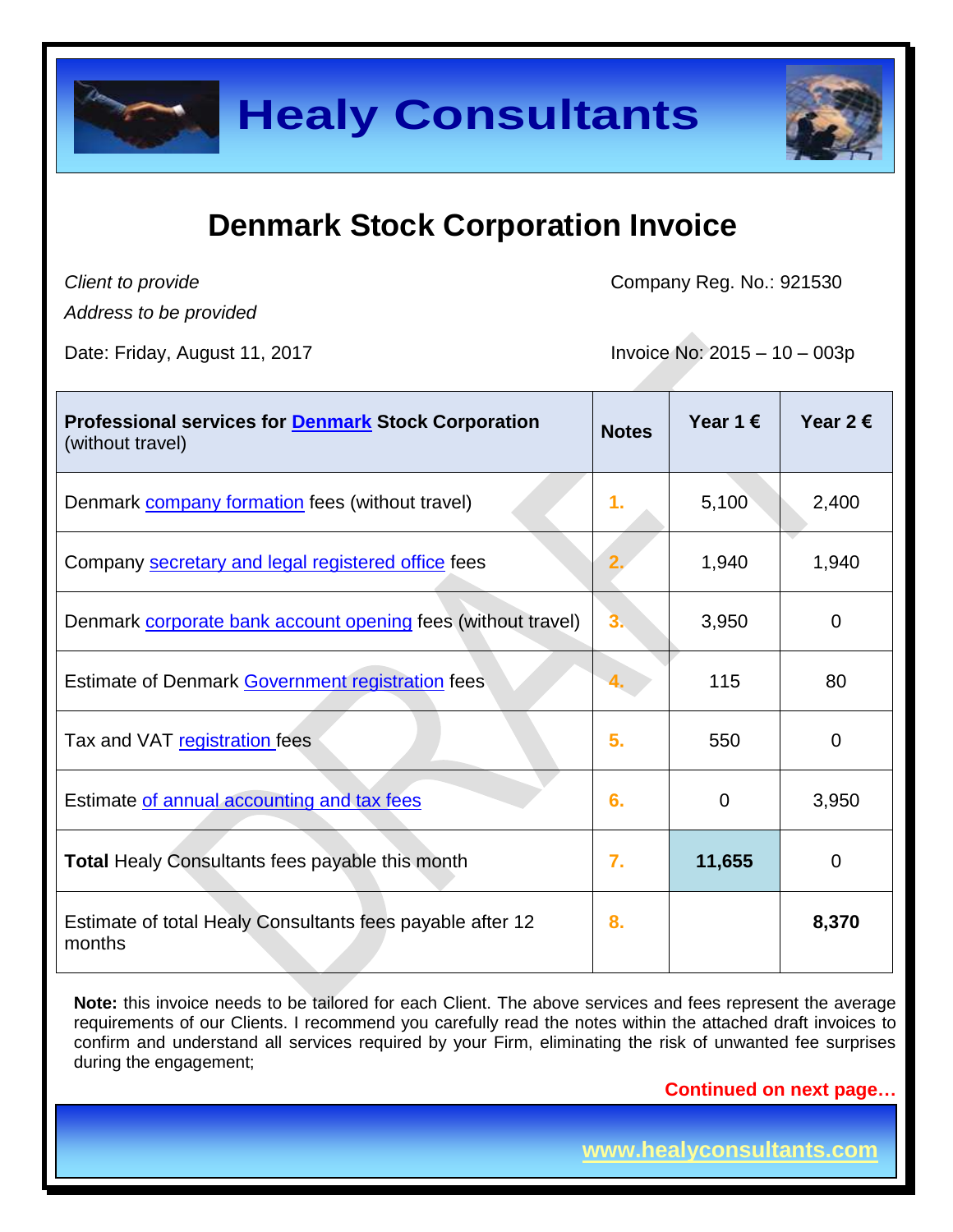### **Denmark Stock Corporation Invoice**

#### *Notes to invoice above*

communicate in your preferred language;

**1.** Healy Consultants' fees to efficiently and effectively complete Denmark company registration within three [weeks](http://www.healyconsultants.com/denmark-company-registration/fees-timelines/#timelines) by i) choosing the optimum regulatory license for our Client's business activities; **ii)** reserving a company name with [Danish Business Authority;](https://danishbusinessauthority.dk/) **iii)** settling our accountant and lawyer fees and **iv)** preparing a high quality company incorporation application for submission to the [Danish Business Authority;](https://danishbusinessauthority.dk/)

All [engagement fees](http://www.healyconsultants.com/company-registration-fees/) (click link) are agreed and paid up front and agree to the fees published on our country web pages. Consequently, there are no hidden fees, surprises or ambushes throughout the engagement. All engagement deadlines are agreed up front in the form of a [detailed project](http://www.healyconsultants.com/index-important-links/example-project-plan/)  [plan,](http://www.healyconsultants.com/index-important-links/example-project-plan/) mapping out [deliverables](http://www.healyconsultants.com/deliverables-to-our-clients/) by week throughout the engagement term;

Every week during the engagement, Healy Consultants will email our Client a [detailed status](http://www.healyconsultants.com/index-important-links/weekly-engagement-status-email/)  [update.](http://www.healyconsultants.com/index-important-links/weekly-engagement-status-email/) Our Client is immediately informed of engagement problems together with solutions. Your dedicated engagement manager is reachable by phone, Skype, live chat and email and will

**2.** In accordance with the [Denmark Private Companies Act,](http://www.eogs.dk/graphics/selskaber/APS_en.html) a Denmark stock corporation must appoint a company secretary, who may be a natural person or a body corporate, but the company secretary must be resident in Denmark. Healy Consultants will act as your Denmark Company Secretary, for which our annual responsibilities include **i)** preparation and filing of the annual return; **ii)** securely maintaining company records; **iii)** liaising with the Denmark Government on behalf of our Client; **iv)** legal filing of changes of company structure; and **v)** ensuring company record compliance with local company law;

In accordance with the [Denmark Private Companies Act,](http://www.eogs.dk/graphics/selskaber/APS_en.html) a Denmark stock corporation shall as from the date of its incorporation have a legal registered office in Denmark, to which all official Government communications and notices may be addressed. To comply with this statutory requirement, Healy Consultants Denmark business office will be the registered office address for your Denmark Company. Thereafter, this address will be used to receive Government correspondence including **i)** tax letters **ii)** notice of the legal annual return; and **iii)** all government communications. Most of our Clients wish to place [Healy Consultants'](http://www.healyconsultants.com/corporate-outsourcing-services/company-secretary-and-legal-registered-office/) office address on invoices, contracts, websites and business cards;

**Continued on next page…**





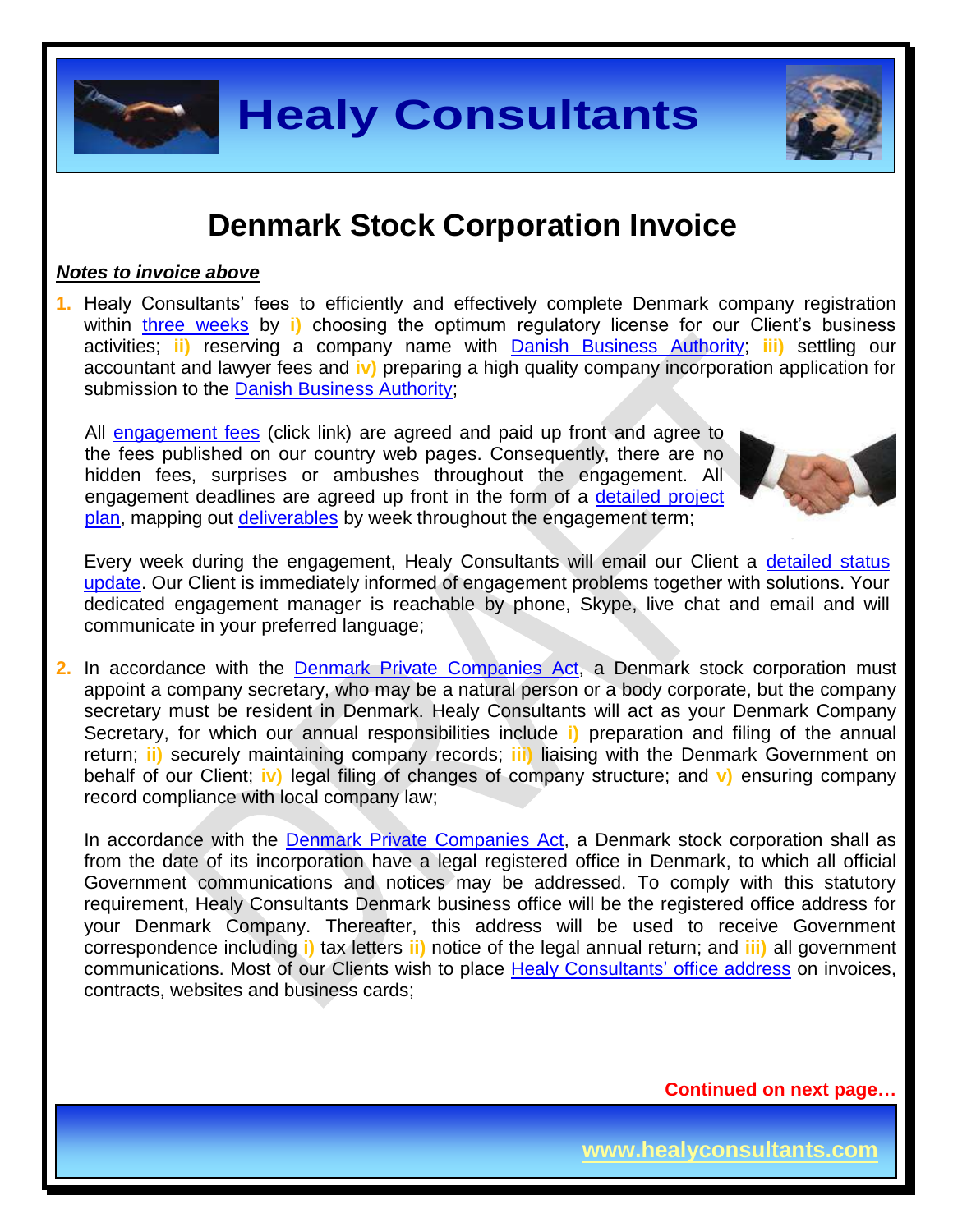



### **Denmark Stock Corporation Invoice**

**3.** Healy Consultants will be pleased to open a Denmark corporate bank account without our Client travel. It is a time consuming task, Healy Consultants will shelter our Client from the administrative challenges. As you can appreciate, it is a difficult task to obtain bank account approval through a newly formed company, when shareholders and directors and bank signatories reside overseas. Healy Consultants will prepare a business plan for the bank to optimize the probability of corporate bank account approval. Depending on our Client business and nationality, there is a 20% probability the banks will request a bank signatory to travel for a one hour bank interview. Healy Consultants will try its best to negotiate with the bank for a travel exemption. If our Client must travel to Denmark for corporate bank account opening, Healy Consultants will refund our Client €950;

If our Client is not comfortable with only a Denmark corporate bank account, Healy Consultants will be pleased to open [an international corporate bank account](http://www.healyconsultants.com/international-banking/) (click link) outside of Denmark. Examples include New York, Germany, Liechtenstein, Austria, Bulgaria, South Africa, Australia, London, South America or Dubai. All banks will be top tier banks in these countries with excellent internet banking services. Example of our global banking partners include HSBC, Standard Chartered Bank, Citibank, ING bank, Emirates NBD, Bank of China, Danske bank, Standard Bank, UBS, Credit Suisse;

The banks enjoy ultimate power of approval of corporate bank account applications. Consequently, guaranteed success is outside of Healy Consultants' control. What is inside our control is the preparation and submission of a high quality bank application that maximizes the likelihood of approval. To date, we enjoy a 100% approval record because of [our global banking relationships](http://www.healyconsultants.com/international-banking/corporate-accounts/) and determination;







Global banks continue to tighten corporate bank account opening procedures, their internal compliance departments completing more thorough due diligence of Clients. Consequently, our Clients should expect the bank account approval period to take up to 4 weeks. Furthermore, global banks now require evidence of proof of business in the country where the corporate bank account will be, including sales contracts or lease agreement;

**Continued on next page…**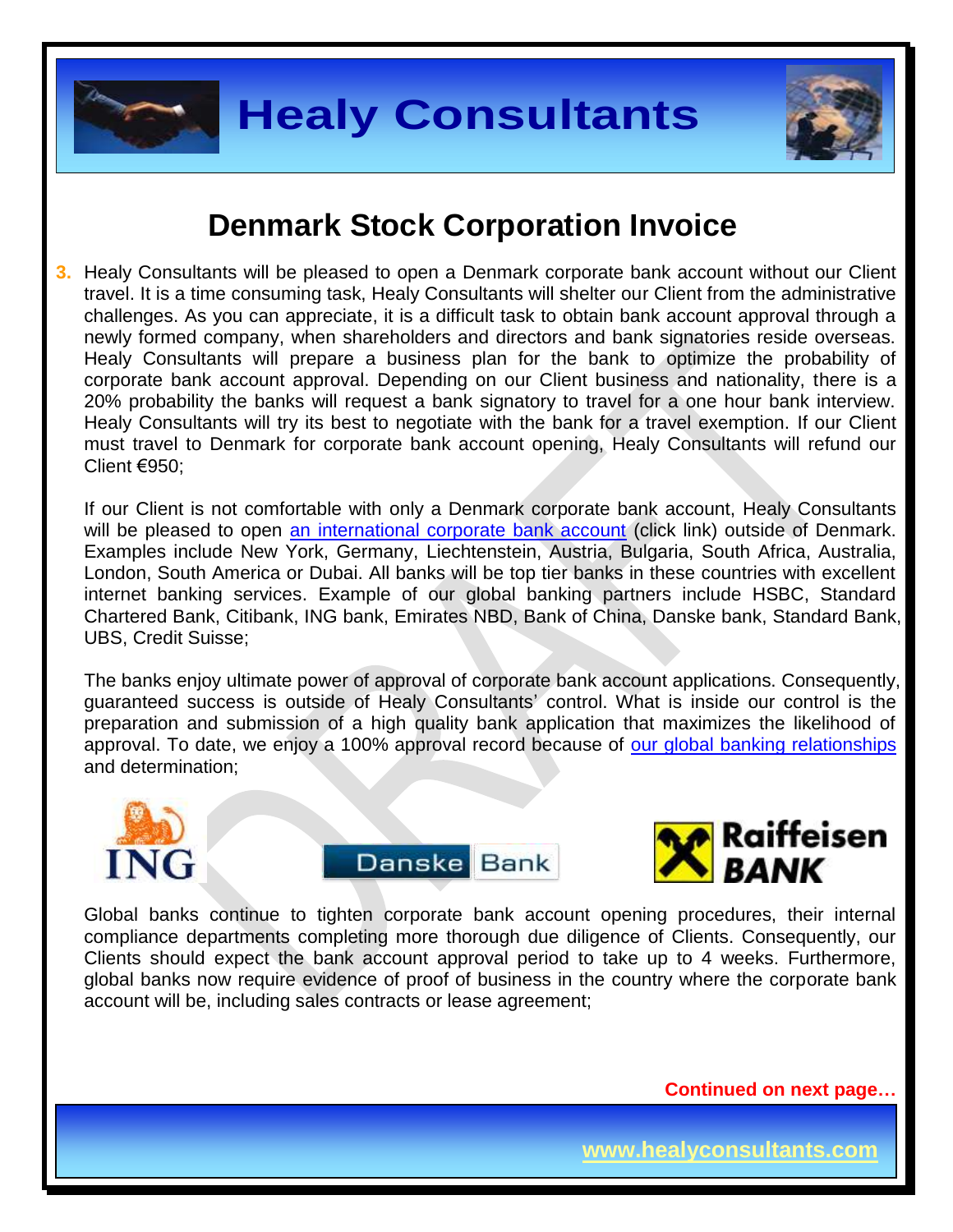#### **Denmark Stock Corporation Invoice**

- **4.** This fee is an estimate of Government costs payable during your Firm's engagement. For transparency purposes, all government fee payments will be supported by original receipts and invoices. Examples of Government costs include **i)** reserving the company name; **ii)** obtaining the [nemID](https://www.nemid.nu/dk-en/) signature and **iii)** obtaining the certificate of incorporation with the [Danish Business](https://danishbusinessauthority.dk/)  [Authority \(click link\).](https://danishbusinessauthority.dk/) Following engagement completion, Healy Consultants will refund our Client any excess of funds received over actual Government costs paid;
- **5.** In accordance with [Denmark's Taxation Laws,](http://www.skat.dk/skat.aspx?oId=2068705&vId=0) each Danish business entity must register for corporate tax at the Denmark [Tax Authority;](https://www.tatime.gov.al/sq-al/Pages/default.aspx)
- **6.** For an active trading company, these [accounting,](http://www.healyconsultants.com/denmark-company-registration/accounting-legal/) and tax fees are an estimate of Healy Consultants fees to efficiently and effectively discharge your annual company accounting and tax obligations. Following receipt of a set of draft accounting numbers from your company, Healy Consultants will more accurately advise accounting and tax fees. For a dormant company, Healy Consultants fees are only €2,300;



- **7.** All fees quoted in this invoice correspond to fees quoted on Healy consultant's [business website.](http://www.healyconsultants.com/company-registration-fees/) Please review this invoice carefully to identify errors. During the rush of a business day, it is possible Healy Consultants inadvertently made fee calculation errors, typing errors or omitted services or omitted historic fee payments from Clients. In the unfortunate event you identify invoice errors, please revert to me directly re the same. I apologize in advance if I or my staff made invoice errors;
- **8.** Assuming our Clients re-engage Healy Consultants in year 2, this fee is an estimate of the fees payable next year, 12 months after the date of company registration;
- **9.** The fees quoted in this invoice are a prediction of the fees required to efficiently and effectively complete this engagement in a timely manner. If during the engagement Healy Consultants realizes that the project is more complex than anticipated, requiring a large additional investment of time, my Firm will revert to request additional fees. If Healy Consultants completes the engagement faster and more easily than expected, Healy Consultants is happy to refund some fees to our Client;
- **10.**Engage Healy Consultants to [project manage](http://www.healyconsultants.com/project-manage-engagements/) business set up in every country on the planet. We are the best in the [world](http://www.healyconsultants.com/best-in-the-world/) at what we do, timely completing the  $A$  to  $Z$  of every country engagement;

**Continued on next page…**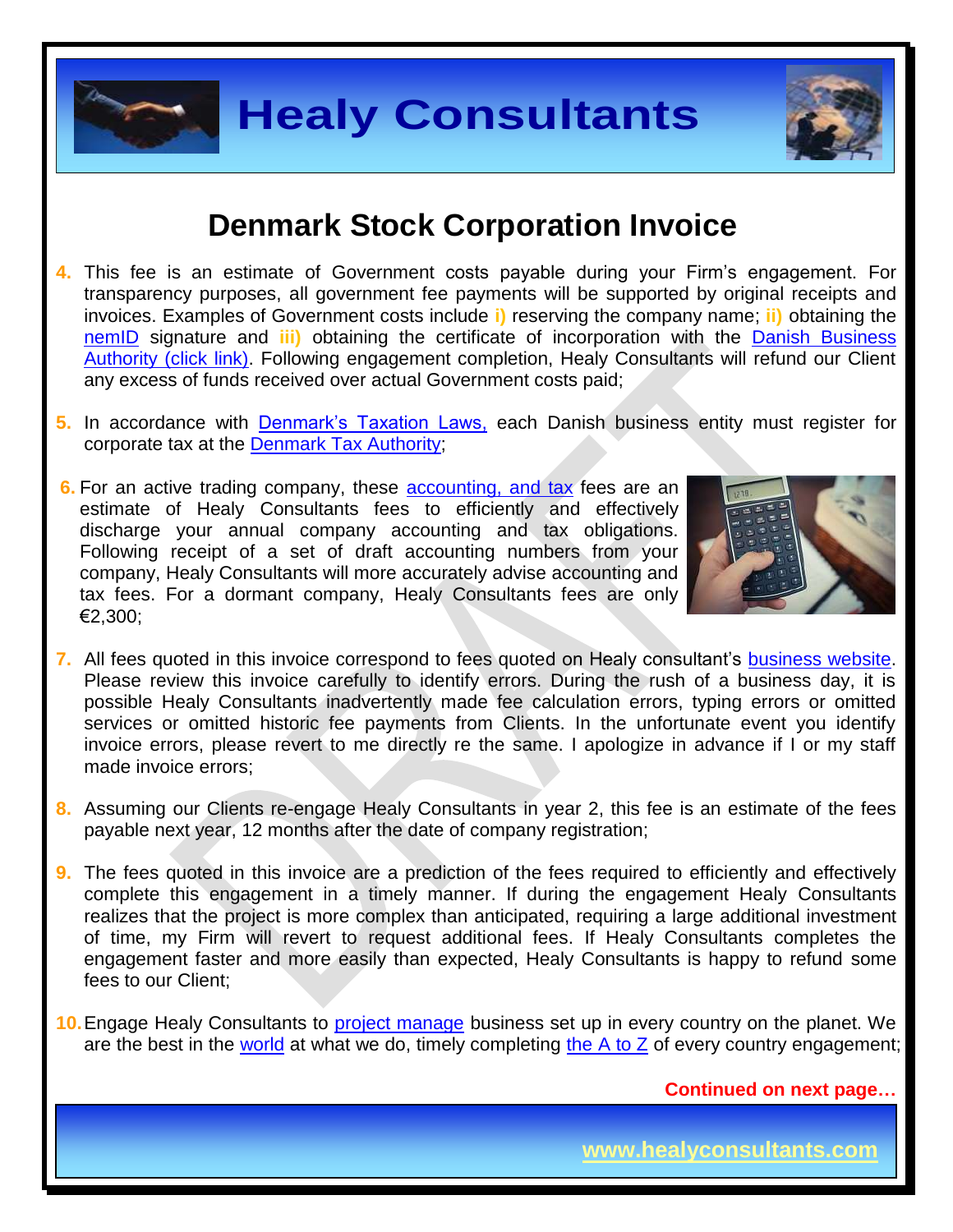

## **Denmark Stock Corporation Invoice**

- **11.**Depending on our Client's business and nationality, the Denmark Government may require a special regulatory license to carry on your business in the country. Healy Consultants will assist our Client secure license approval; there may be additional engagement fees. However, the Government enjoys ultimate power of approval of company registrations and business licenses;
- **12.**In accordance with the [Denmark Companies Act,](http://www.eogs.dk/graphics/selskaber/APS_en.html) the issued share capital of DKK800,000 (approx. €110,000) into the company's corporate bank account prior company incorporation. To optimize engagement efficiency and minimize delays, Healy Consultants is happy to deposit these funds on behalf of our clients;
- **13.** If our Client and Healy Consultants properly plan this engagement, our Clients' will *not* have to travel during this engagement. Healy Consultants will efficiently and effectively and aggressively complete company registration and corporate bank account opening in a timely manner without our Client presence. Instead, our Client will need to **i)** sign and get documents legalized in the embassy in their country of origin and **ii)** courier the originals to Healy Consultants office;



- 14. If our Client requires non-resident nominee shareholder and director services [\(click link\),](http://www.healyconsultants.com/corporate-outsourcing-services/nominee-shareholders-directors/) Healy Consultants will be pleased to assist. Our fee for professional, passive nominee non-resident corporate shareholder amounts to  $\epsilon$ 2,100 per annum. Our fee to be both non-resident nominee director and shareholder amounts to €6,600 per annum. Being the sole shareholders and sole director of a Client's company exposes Healy Consultants to reputation, litigation and financial risk;
- **15.** If required, Healy Consultants will be pleased to assist your firm secure employee EU visa approvals. Our fee is €3,950 for the first employee, €2,950 for the second employee, €1,950 per employee thereafter. Our employee visa fees includes preparation of a quality visa application and submitting to the correct Government immigration officers. The Government enjoys ultimate power of approval of visa applications. Consequently, guaranteed success is outside of Healy Consultants' control. What is inside our control is the preparation and submission of a high quality immigration visa application that maximizes the likelihood of visa approval;
- **16.**Some of our Clients request Healy Consultants to provide temporary shared [office space](http://www.healyconsultants.com/virtual-office/) for 6 months until their preferred business premises is found. If your Firm requires this service, our onetime fee is €950. Monthly rental thereafter is paid directly to the landlord, independently of Healy Consultants;

**Continued on next page…**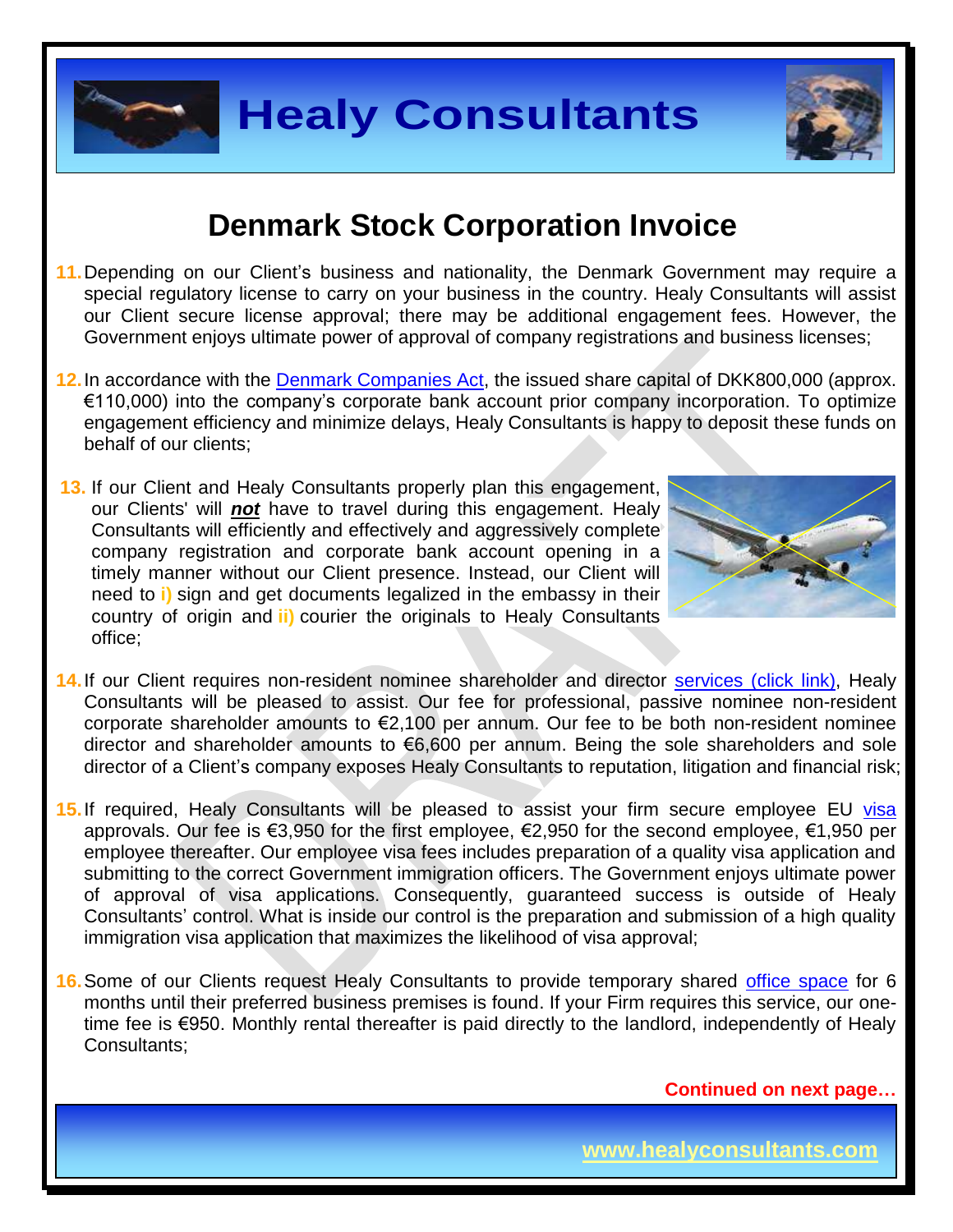

### **Denmark Stock Corporation Invoice**

- **17.**Monthly, quarterly and mid-year Government tax obligations include monthly and quarterly payroll reporting, VAT and corporation tax return filing. If you need our help, Healy Consultants can complete monthly Government reporting for a monthly fee of €860. Healy Consultants monthly support will include i) receive in dropbox the monthly invoices from our client ii) label monthly bank statement transactions  $\overline{iii}$  preparation and submission of VAT returns and  $\overline{iv}$  submission of monthly employee payroll reporting;
- **18.**Depending on our Client's business and nationality, the Denmark Government may require a special regulatory license to carry on your business in the country. Healy Consultants will assist our Client secure license approval; there may be additional engagement fees. However, the Government enjoys ultimate power of approval of company registrations and business licenses;
- **19.**During the engagement, shareholders and directors documents may need to be translated into the local language before the Government and Bank approves company registration and corporate bank account opening respectively. Consequently, our Client should budget for possible additional translation and embassy atestation fees. Either our Client or Healy Consultants can complete this administrative task;

As always, Healy Consultants will negotiate with all third parties to eliminate or reduce additonal engagement costs. For transparency purposes, all third party fee payments will be supported by original receipts and invoices. Examples of possible third party payments include **i)** embassy fees **ii)** notary public costs **iii)** official translator fees;

- **20.**As stipulated on [our website](http://www.healyconsultants.com/) and in section 3 of our engagement letter, Healy Consultants will only commence the engagement following **i)** settlement of our fees and **ii)** completion and signing of our legal engagement letter;
- 21. It is important our Clients are aware of their personal and corporate tax obligations in their country of residence and domicile; and they will fulfill those obligations annually. Let us know if you need Healy Consultants help to clarify your local and international annual tax reporting obligations;
- **22.**Some of our Clients require an [immediate Denmark](http://www.healyconsultants.com/turnkey-solutions/) solution. With this strategy, within a day Healy Consultants can supply our Client **i)** an existing dormant Denmark company number and **ii)** an already approved corporate bank account number and **iii)** a business address. Turnkey solutions are attractive to those entrepreneurs who wish to immediately close a country deal, sign a contract or invoice a customer;

**Continued on next page…**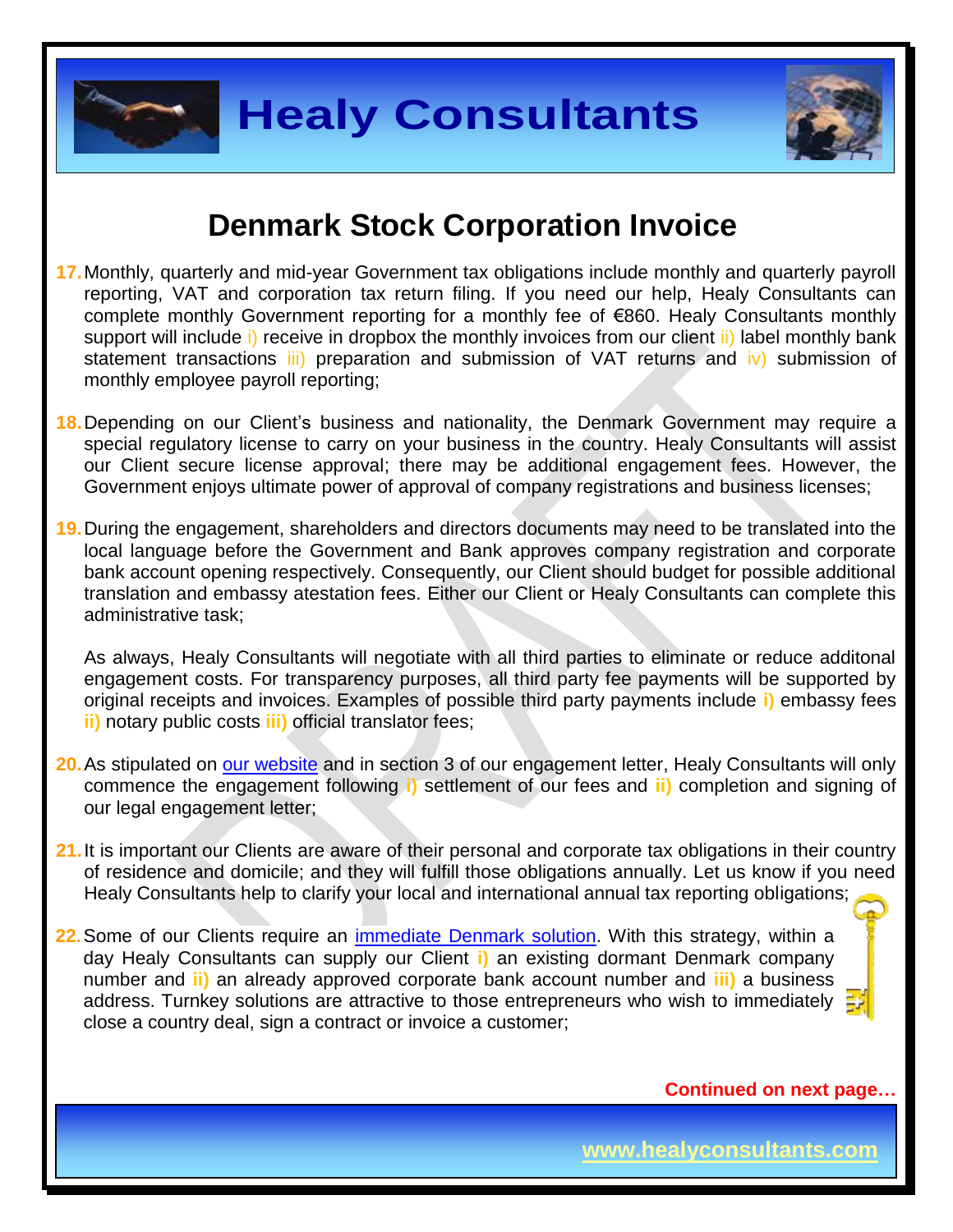



### **Denmark Stock Corporation Invoice**

- 23. As stipulated on our [business website](http://www.healyconsultants.com/) and in section 3 of our engagement letter, Healy Consultants will only commence the engagement following **i)** settlement of our fees and **ii)** completion and signing of our legal engagement letter;
- **24.**Healy Consultants will only incorporate your company after 75% of [due diligence documentation](http://www.healyconsultants.com/due-diligence/) is received by email. Healy Consultants will only open a corporate bank account after 100% of the Client's original due diligence documentation is received by courier;
- **25.**During the annual renewal engagement with our Client, our in-house [Legal and Compliance](http://www.healyconsultants.com/about-us/key-personnel/cai-xin-profile/)  [Department \(click link\)](http://www.healyconsultants.com/about-us/key-personnel/cai-xin-profile/) reviews the quality and completeness of our Client file. Consequently, Healy Consultants may revert to our Client to ask for more up to date [due diligence documentation;](http://www.healyconsultants.com/due-diligence/)
- **26.**To assist our Clients to minimize foreign exchange costs, we offer the payment in SG\$, Euro, Pounds or US\$. Kindly let me know in which currency your Firm prefers to settle our fees and I will send an updated invoice, thank you;
- 27. Some of our Clients' engage Healy Consultants to [recruit \(click link\)](http://www.healyconsultants.com/corporate-outsourcing-services/how-we-help-our-clients-recruit-quality-employees/) local employees. We have a lot of experience in this area and we are quite skilled at securing quality candidates for our Clients';

28. To efficiently and effectively complete your engagement in a timely manner, we recommend your Firm transfers these funds to Healy Consultants corporate bank account. Thereafter, our Incorporation and Banking Team will aggressively advance your engagement, providing your Firm daily feedback as to engagement status. I would be grateful if you email us the bank transfer advice slip to enable my Accounting Department to accurately and timely identify bank receipts.



**Continued on next page…**